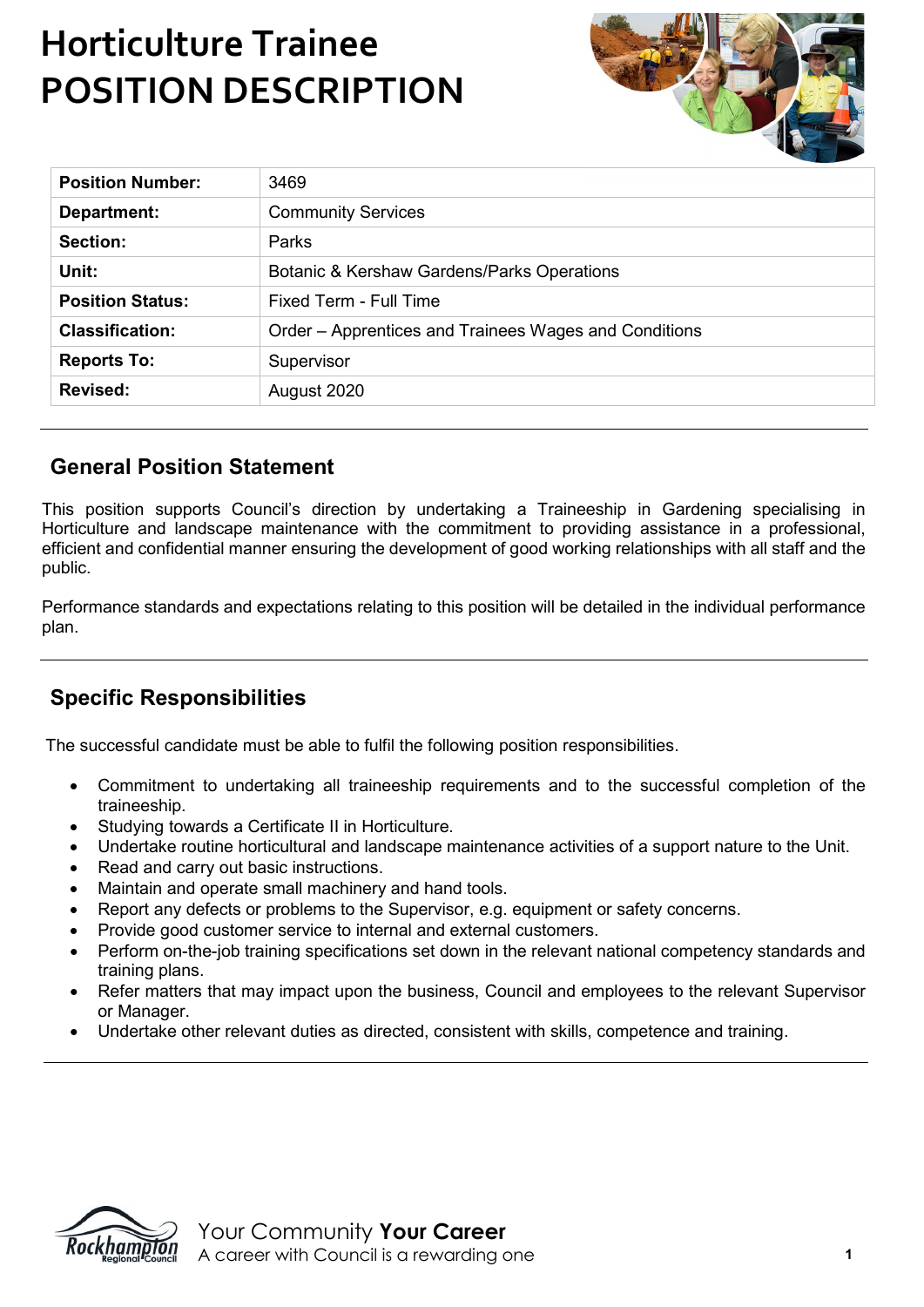# **Horticulture Trainee POSITION DESCRIPTION**



# **Position Requirements**

Your suitability for this role will be assessed against the following competencies.

#### **Skills/Competencies**

- A genuine interest in the horticultural industry.
- Ability to undertake a range of horticultural and landscaping tasks with general supervision.
- An understanding or ability to acquire knowledge of the basic requirements of horticulture.
- Knowledge or ability to acquire working knowledge of the requirements for small machinery, hand tool operation and maintenance.
- Ability to carry out instructions.
- Ability to complete relevant national competency standards and training plans.
- Numeracy, written and verbal communication skills.
- Developing knowledge of work practices and policies relevant to the section/unit.
- Planning and organisational skills.
- Possess a positive attitude and ability to work well within a team to achieve outcomes.
- Ability to effectively operate Council's computer systems including the MS Office Suite.
- Communicate Effectively Ability to communicate with others verbally and in writing to meet requirements of the role.
- Teamwork and Collaboration Ability to work together with others to achieve common goals both within immediate team and teams across Council.
- Time Management Ability to plan and organise tasks/work to meet objectives of the role.
- Deliver Excellent Customer Service Ability to meet customers' expectations around safety, time, cost and quality.

#### **Desirable Qualifications and Experience**

• Construction Industry Induction (White Card).

#### **Behaviours**

- *Customer Service* Ensure that you are focused on our customer/s when carrying out your responsibilities.
- *Safety*  Carry out your duties in a safe manner whilst ensuring the safety of your team members and customers, in accordance with Council's Health and Safety Duty Statements and associated safety policies / procedures.
- *Code of Conduct* Ensure that your behaviour is aligned with the Code of Conduct.
- *Council Values*  Ensure that your behaviour is aligned with the values statement adopted by Council. *One Team, Accountable, Customer Focused, Continuous Improvement and People Development.*

#### **Work Environment and Physical Demands**

This position is an outdoor role and will require the employee to carry out physical tasks which may include manual handling of up to 20kg, repetitive bending, kneeling and twisting and/or squatting.

#### **Additional Requirements**

- Ability to work in an office environment.
- Ability to work in an outdoor environment.
- Ability to legally operate a motor vehicle under a "C" Class Licence.
- A willingness to undertake a Functional Capacity Evaluation to satisfy the inherent physical requirements of the position.



Your Community **Your Career** A career with Council is a rewarding one **2**